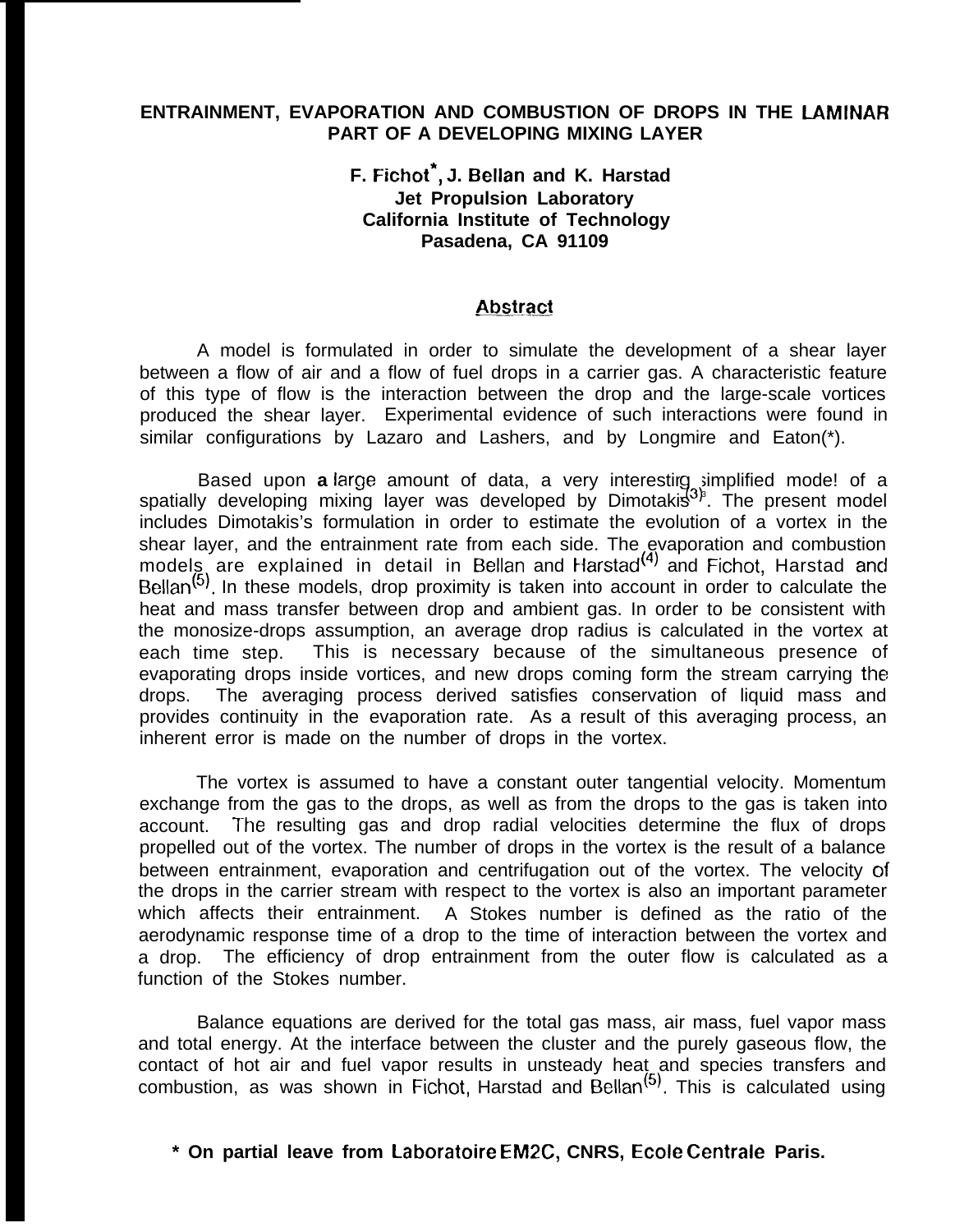a set of partial differential equations, the outer boundary conditions being those of the interstitial gas mixture, and the inner boundary conditions being those of the gas in the purely gaseous flow. The chemical source term is estimated using an Arrheius law for a one-step, irreversible reaction for combustion of decane in air.

.

 $\cdot$  ,  $\cdot$  ,  $\cdot$ 

The calculation ends when small-scale, three-dimensional turbulence starts to appear. This location is determined according to a criterion defined in Zohar and  $Ho^{(6)}$ .

The results show that evaporation prevails in the early stage of the calculation, but, as entrainment of new drops increases, the average drop radius becomes asymptotically equal to the drop radius in the stream carrying the drops (Fig. 1). The drop number increases as the vortex evolves, but the increasing rate is lower for larger drops because their Stokes number is larger (entrainment is less efficient) and also because they are centrifuged faster out of the vortex (Fig. 2).

The mass ratio of liquid to gas in the vortex tends to an asymptotic value; this is an expected result, since evaporation is relatively weak compared to entrainment. However, this asymptotic value may not be reached for large drops, because of their poor entrainment rate, especially in the early part of the calculation (Fig. 3).

?-he reaction rate per unit of vortex area tends to an asymptotic value as well. This asymptotic value depends upon the initial conditions, especially the temperature in the purely gaseous flow, but also the air fuel mass ratio in the flow carrying the drops.

Increasing the gas velocity in the flow carrying the drops leads to an increase in the entrainment rate. The effects can be seen in Fig. 5 and Fig. 6. The entrainment modeling and the 2-D assumption are still valid after the transition to turbulence, and the model developed here will be adapted to the turbulent part of the shear layer.

## **Acknowledgment**

This work was carried out by the Jet Propulsion Laboratory, California Institute of Technology, under a contract with the National Aeronautics and Space Administration. The research was sponsored jointly by the Societe Europeenne de Propulsion and the U.S. Air Force Wright Laboratory, Aero Propulsion and Power Directorate.

#### **~~f.ere.n.ces**

- 1. Lazaro, B. J., and Lasheras, J. C., 22nd Symp. (Int.) on Combust., 1191, 1989
- 2. Longmire, E. K., and Eaton, J.K. Fluid Mech., 236, 217, 1992
- 3. Dimotakis, P. E., AIAA Journal, 24, (1 1), 1791, 1986
- 4. Bellan, J. and Harstad, K., 23rd Symp. (Int.) on Combust., 1375, 1990
- 5. Fichot, F., Harstad, K., and Bellan, J., AIAA 93-0695, 1993.
- 6. Zohar, Y., and Ho, C-M., "Fine-eddy Production and Control in a Mixing Layer", to be submitted for publication.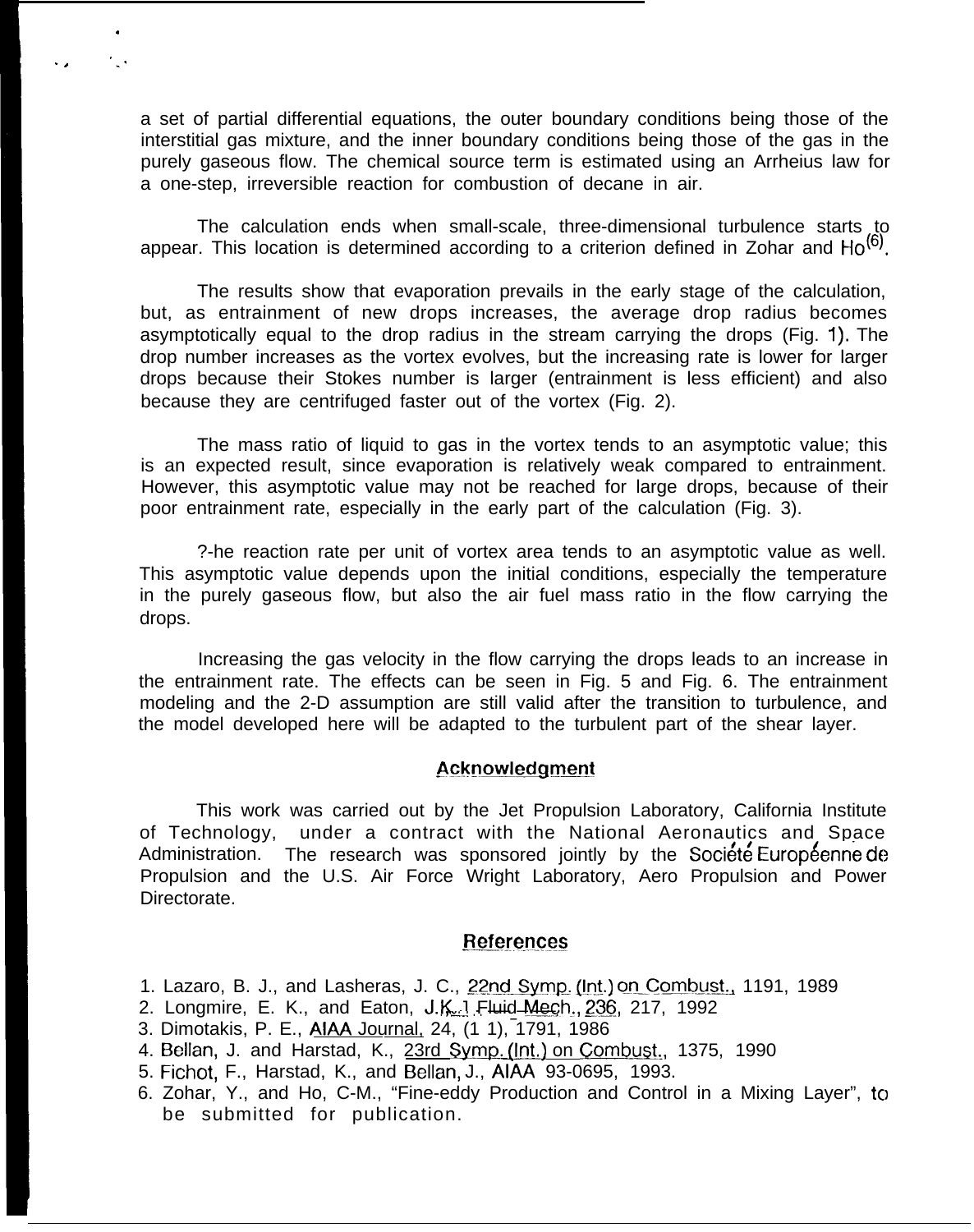

Fig. 1: Average residual drop radius as a function of the vortex abscissa for various initial drop radii.



Fig. 2: Drop number divided by initial drop number as a function of the vortex abscissa for various initial drop radii.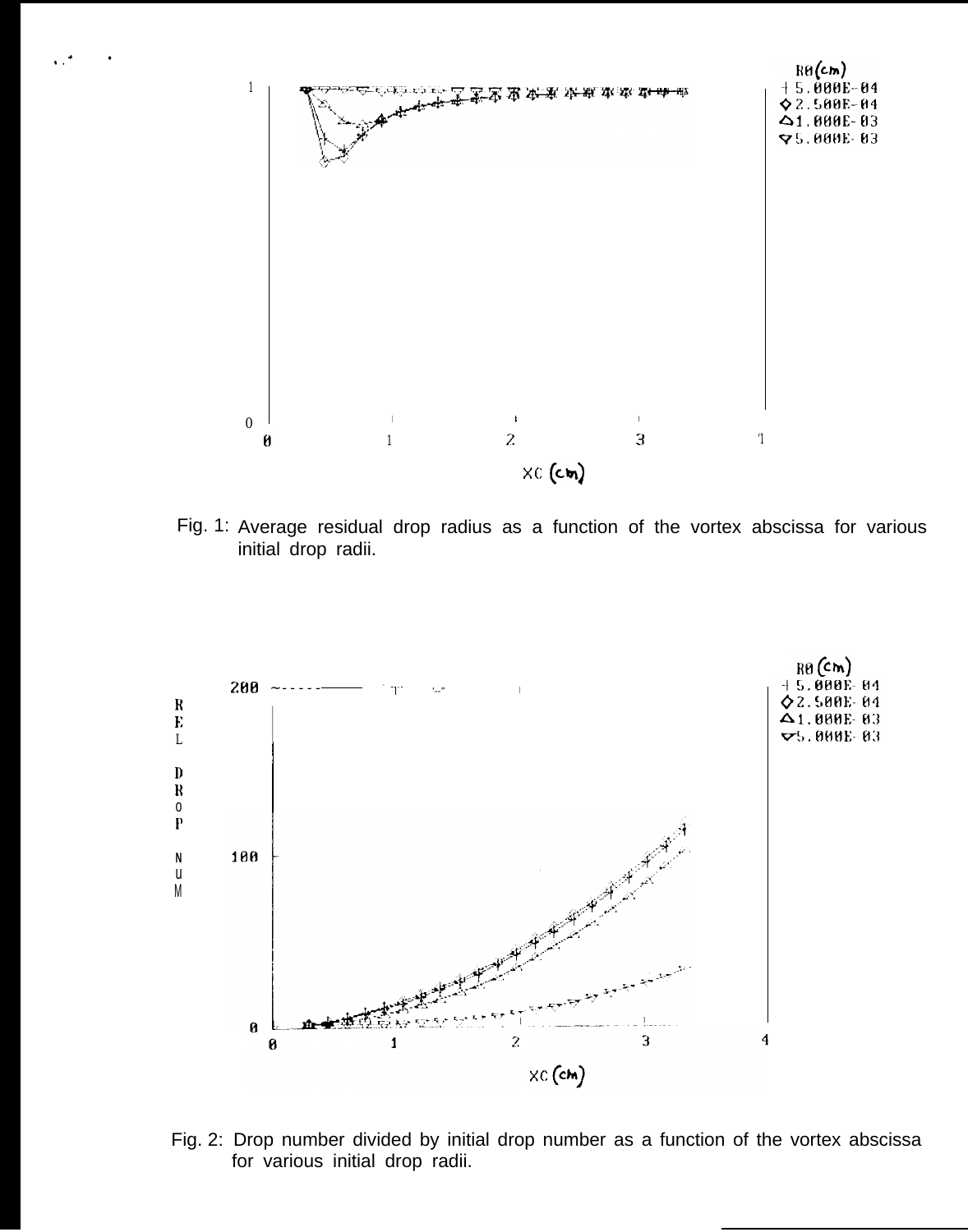

Fig. 3: Liquid-gas mass ratio inside the vortex as a function of the vortex abscissa for various initial drop radii.



Fig. 4: Reaction rate per unit of vortex area as a function of the vortex abscissa for various drop radii.